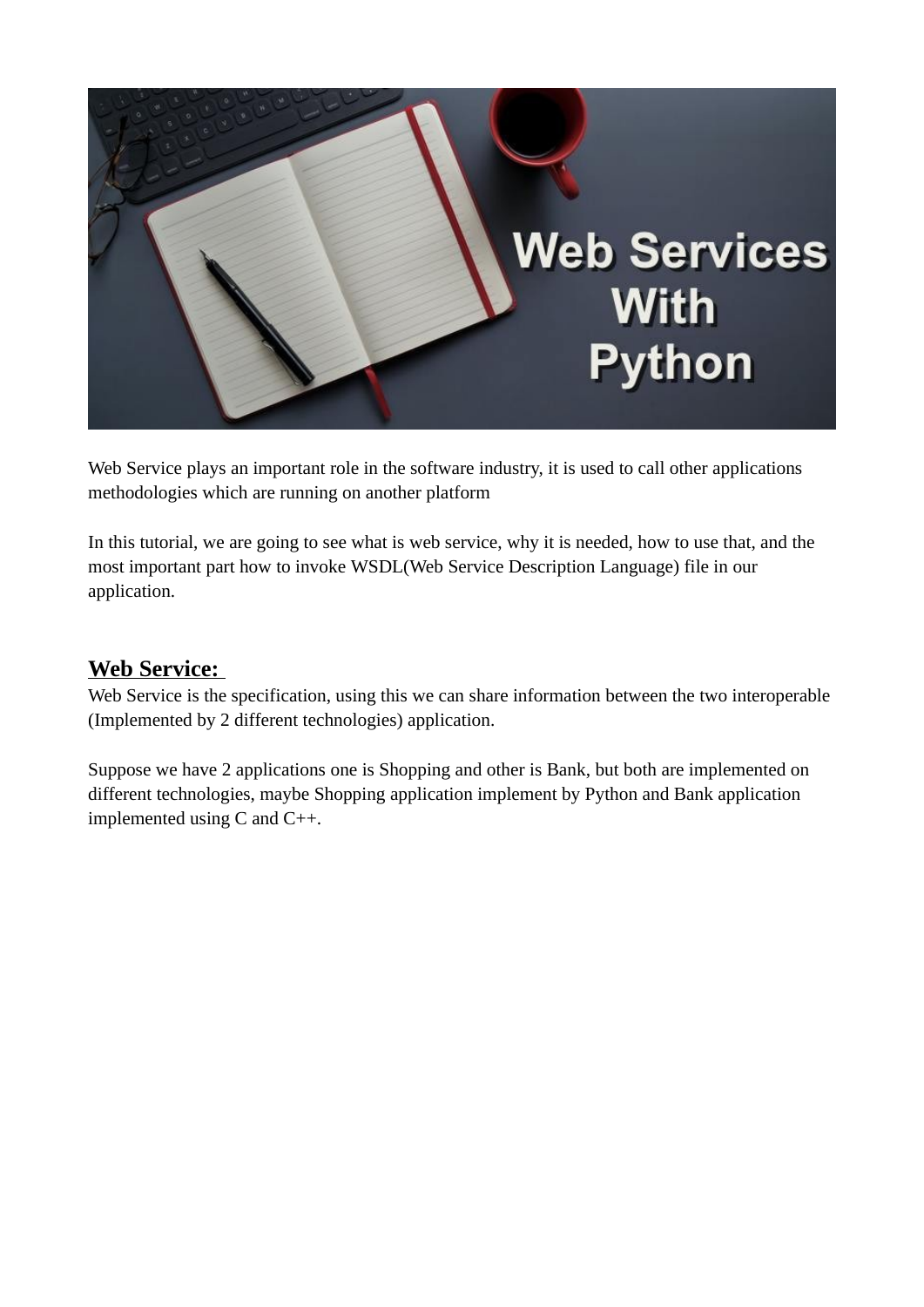

sufficient balance?

Here is the **Web Service** scenario comes, Flipkart or Amazon application communicates with the bank server with the provided data.

Now it seems web service is clear, but how it will communicate, most important what is the language used while communication because they are implemented on 2 different technologies. Before discussing this I Mentioned some old technologies which are used before the web service comes in reality.

# **Technologies Before Web Services:**

Before Web service comes in reality there were 6 scenarios presents are

- 1) SP (Socket Programing)
- 2) RMI (Remote Method invocation )
- 3) EJB(Enterprise Java Beans)
- 4) DCOM(Distributed Component Object Model)
- 5) RPC(Remote Procedure Call)
- 6) CORBA(Common Object Request Broker Architecture)

These concepts are used at the time of Java language booming in the Industry, among that SP, RMI, EJB, and RPC are only used when both the servers are implemented using the java languages only, those are not compatible to other languages. DCOM is implemented by Microsoft and supports only for the .Net platform.

CORBA is the first technology used to make communication between the 2 interoperability concepts (2 Servers can use any platform or language), for this the disadvantage is having more specification (Methods) given by Sun, Microsoft, C++. but those are not that much of the proper implementation, in some critical scenarios they were failing to share the information between 2 applications.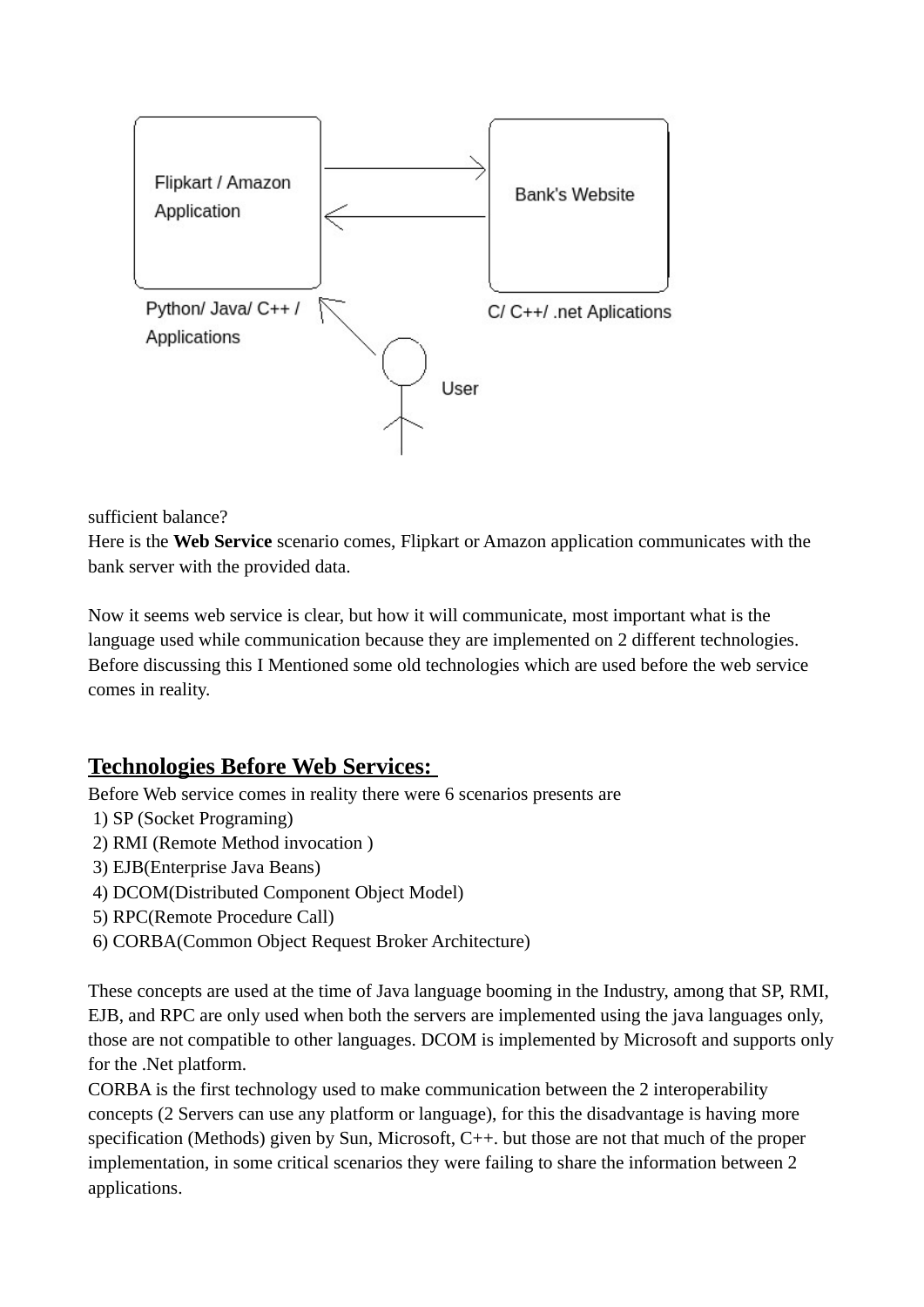# **How Web Service works:**

Suppose we have a small application in java which is doing the addition something like below,

```
public class AddTwoIntegers {
    public static void main(String[] args) {
       int A = self.A;
       int B = self.B;System.out.println("Enter two numbers: " + A + " " + B);int sum = A + B;
       System.out.println("The sum is: " + sum);
    }
}
```
To call this class in the same application we can simply create the object of the class and invoke the method, but I need to call from another application which is implemented by Python or C or C++, for that I need to create one formate to store the information of the current class with the unique language so that each application or language can simply execute them, and that universal language is XML, it can be understandable by any programming language.

We understood that we need to generate an XML file, the next point is what is the data that XML going to hold. In that XML we have to mention details of the class are Service class name, method names (in XML language we called operation name), parameter, data type, and at the last, we have to mention the endpoint (location of that class ). All combination of these data termes as **WSDL(Web Service Description Language**) file, Below is the simple format of the XML data or WSDL file.

```
<?xml version="1.0" encoding="utf-8"?>
<soap:Envelope xmlns:xsi="http://www.w3.org/2001/XMLSchema-instance" 
xmlns:xsd="http://www.w3.org/2001/XMLSchema" 
xmlns:soap="http://schemas.xmlsoap.org/soap/envelope/">
  <soap:Body>
     <Add xmlns="http://tempuri.org/">
       <intA>int</intA>
       <intB>int</intB>
     </Add>
  </soap:Body>
</soap:Envelope>
```

```
<s:element name="Add">
```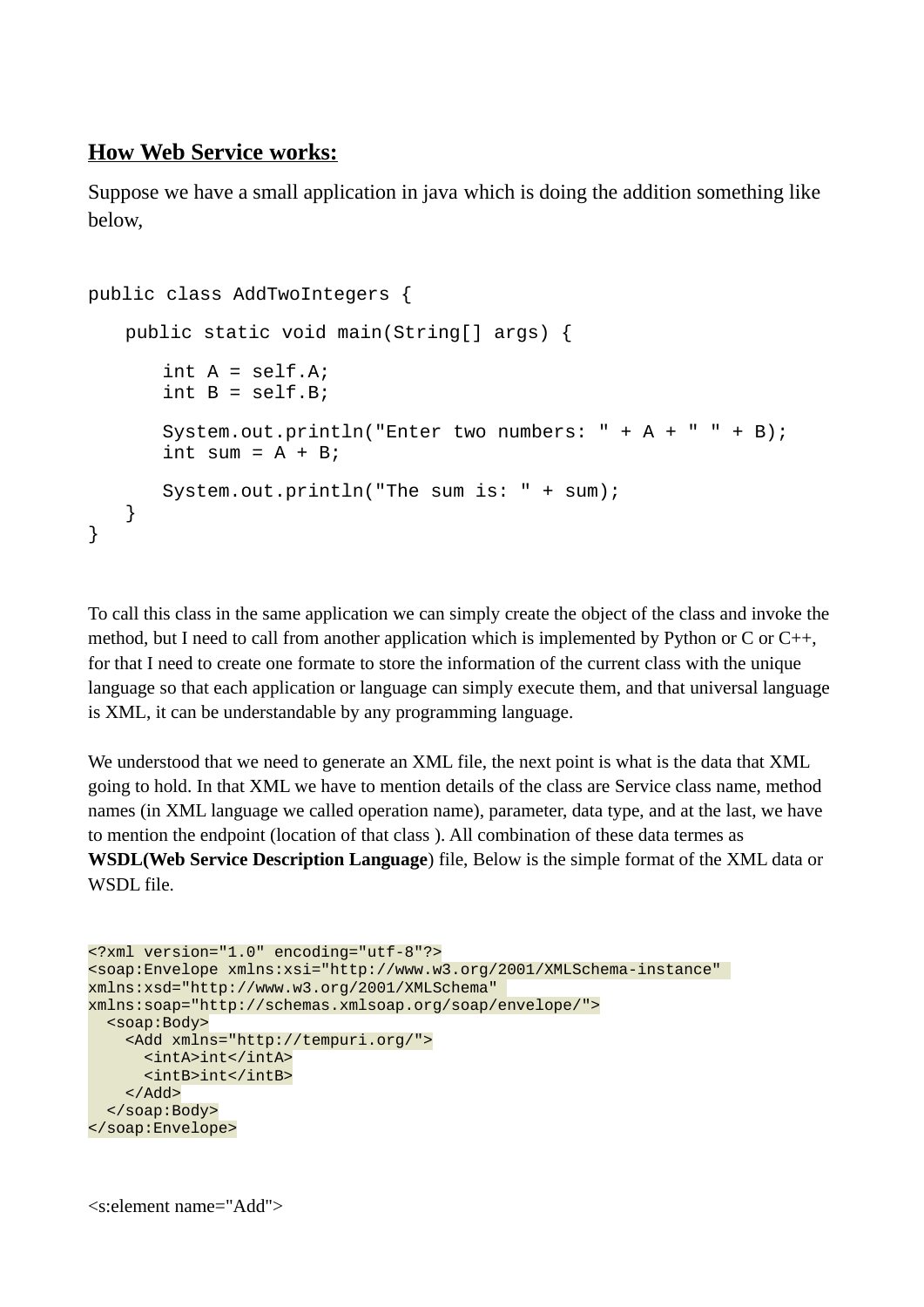```
<s:complexType>
```
<s:sequence>

```
<s:element minOccurs="1" maxOccurs="1" name="intA" type="s:int"/>
```

```
<s:element minOccurs="1" maxOccurs="1" name="intB" type="s:int"/>
```
</s:sequence>

</s:complexType>

</s:element>

<s:element name="AddResponse">

<s:complexType>

<s:sequence>

```
<s:element minOccurs="1" maxOccurs="1" name="AddResult" type="s:int"/>
```
</s:sequence>

</s:complexType>

</s:element>

You can find more detail by visting this link [http://www.dneonline.com/](http://www.dneonline.com/calculator.asmx?op=Add) [calculator.asmx?op=Add](http://www.dneonline.com/calculator.asmx?op=Add) <http://www.dneonline.com/calculator.asmx?WSDL>

Just see above XML data it has add method in "<s:element name="Add">" and parameter are A, B with the data type as int (integer). After successful response the result will comes in the variable name Addresult with data type int .

FYI, We have some inbuilt tools to make the WSDL file for our class. We completed the server-side WSDL file but how this file can access the Client-side (Other applications want to use this method)

We have 2 procedures to share this WSDL file, By providing file directly to them or We need to deploy this on third party server and share the DNS or IP of that server, same like the above add link. I suggest always 2nd procedure that is a simple and easy way, so we can update our WSDL file any time.

# **Implementation**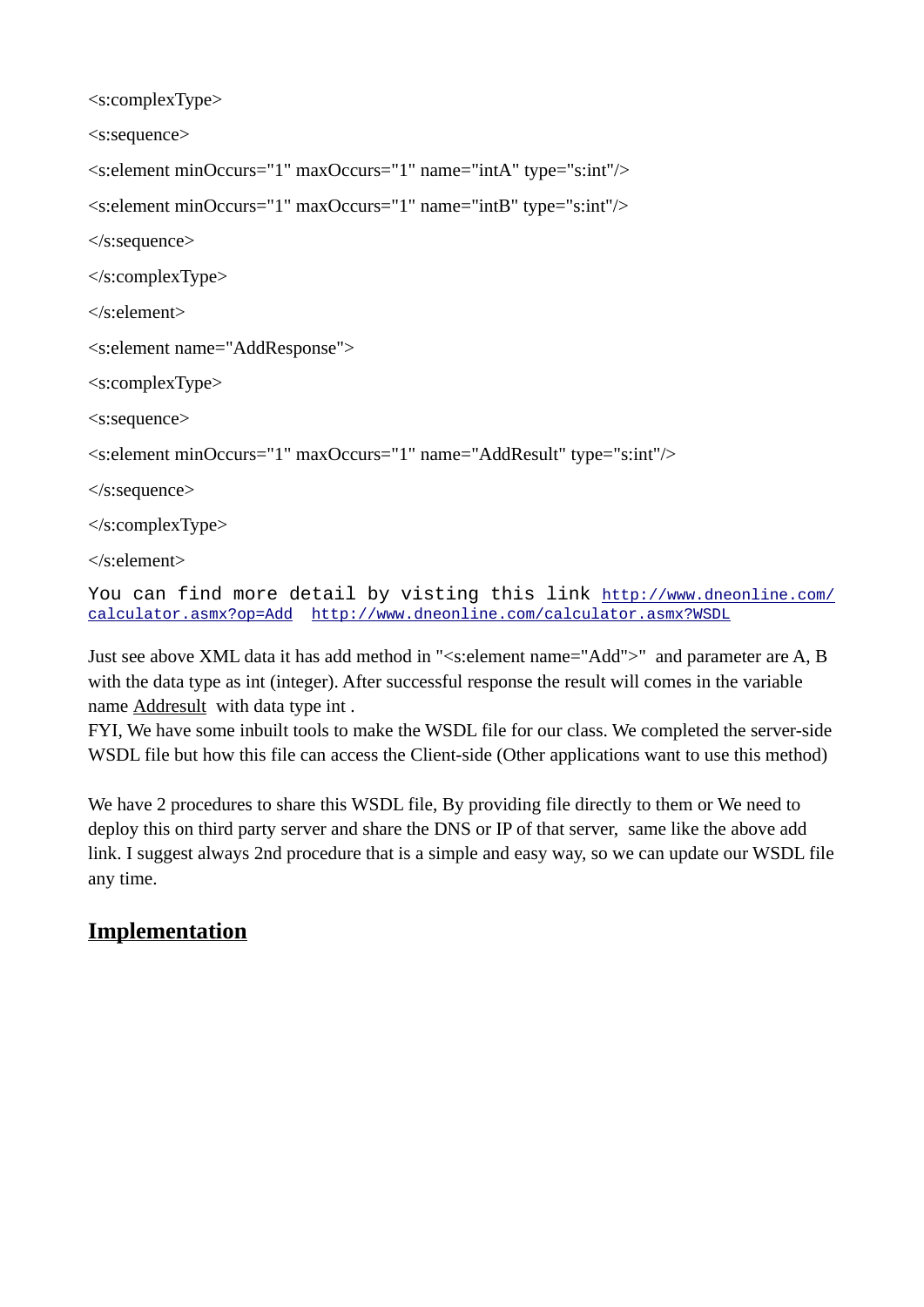```
In [6]: from suds.client import Client
   [7]: _client = Client('http://www.dneonline.com/calculator.asmx?WSDL')
  In [8]: add = getattr(_client.service, 'Add')
   In [9]: add(10, 12)★ 2: Favorites
       9
            22
   In [10]: substract = getattr(_client.service, 'Subtract')
   In [11]: substract(22, 10)& AWS Explorer
       |11|12In [12]: \blacksquare
```
Once the client has a WSDL file, he can call that file and method name by using python's inbuilt library such as zeep pkg or a client from suds pkg as below.

So I imported the Client, you can use the zeep library also,

#### **In [6]: from suds.client import Client**

after that call the WSDL file from the client, So it gathers all the methods present in the WSDL file. **In [7]: \_client = Client('http://www.dneonline.com/calculator.asmx?WSDL')**

and you can check is the particular method is present in WSDL file using **getattr()** method, it will throw an error if the mentioned method is not present

```
 In [8]: add = getattr(_client.service, 'Add')
```
Now pass the parameter as describe datatypes to that method as below

```
#For addition
  In [9]: add(10,12)
  Out[9]: 22
```
#For Substraction

```
In [10]: substract = getattr(_client.service, 'Subtract')
In [11]: substract(22, 10)
```
 **Out[11]: 12**

Here, the mentioned WSDL file is for the Java language and I did the addition using python